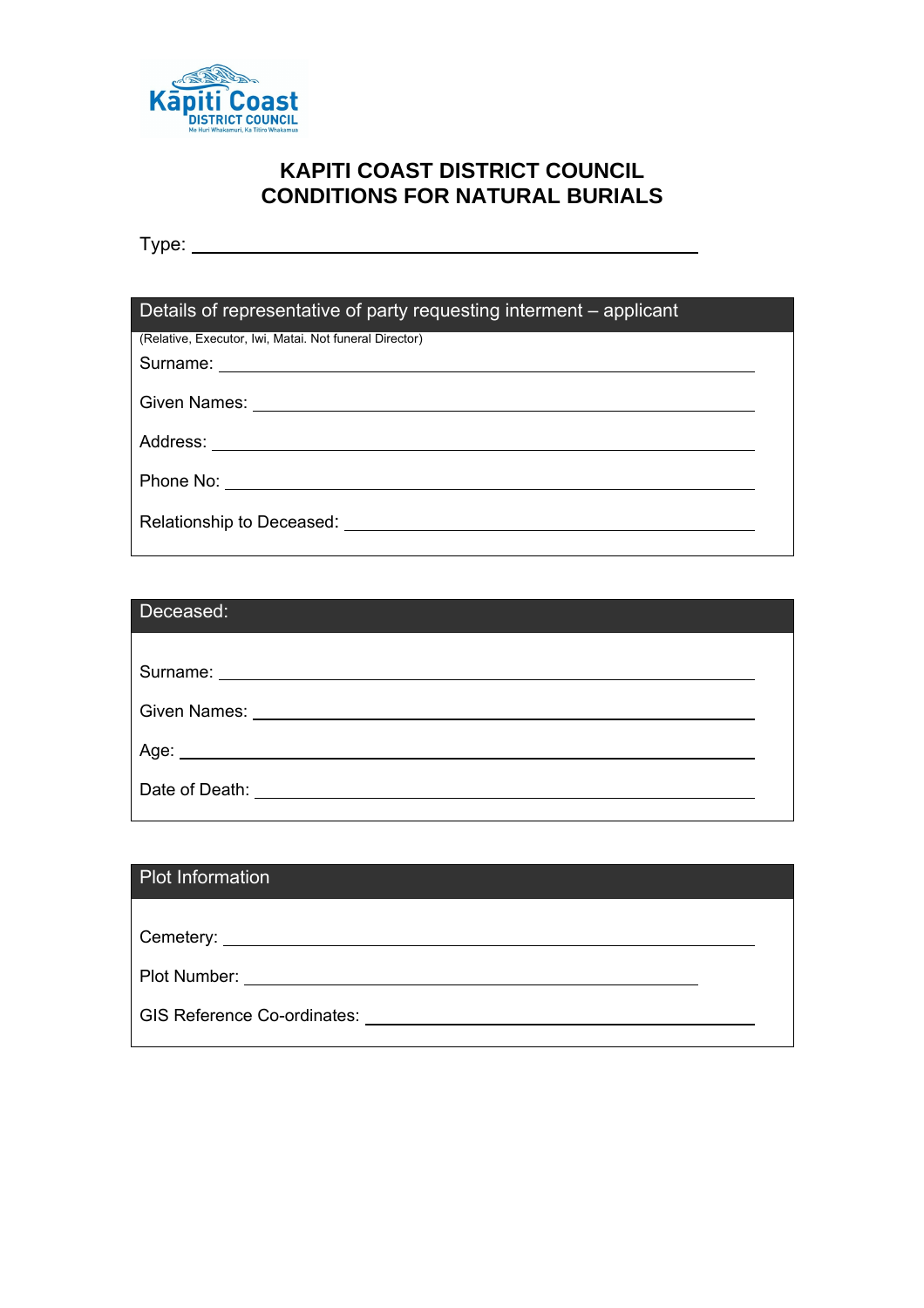### Conditions of Natural Burial

The following Conditions of Natural Burial will apply to any interment that occurs within the natural burial site of Ōtaki Cemetery.

#### **Conditions for Natural Burials**

- 1 The Council Sexton must be contacted at least eight working hours prior to any burial taking place. This is a normal requirement for all burials and takes into account other funerals happening in the cemetery.
- 2 A cemetery plan for natural burial plot locations will be available from the Kapiti Coast District Council Sexton.
- 3 Burial Certificate
	- This document will be provided by the Funeral Director or person responsible for conducting the funeral prior to the interment.
	- If families are not using a funeral director then this document can be obtained from the cemetery Sexton at Kapiti Coast District Council and must be completed and returned the day prior to the funeral.
- 4 Cemetery Fees/ Payment
	- Fees for natural burials can be obtained either from the Council Sexton or a Funeral Director
	- All of Council's costs are invoiced by the Council
- 5 Conditions of Burial/Plot Sales
	- Sustainably grown timber caskets are preferred.
	- Caskets made of customwood glued together with non toxic PVA glue are acceptable.
	- Handles can be made of natural materials or natural rope.
	- Casket lining must be of biodegradable material e.g. Cotton.
- 6 Materials that **cannot** be used are as follows:
	- Any types of plastics or metal fittings (exclusive of nails or screws).
	- Treated timber varnish, toxic glues or plastic sheeting inside the casket.
	- Non biodegradable material inside or outside the casket.
- 7 Acceptable Shrouds
	- Woollen shrouds with a solid base are acceptable. The solid base which assists in lowering into the ground can be of natural timber and contained within the shroud.
	- Contents of shrouds must be fastened to a solid base to prevent movement to one side.
	- Shroud preparation and burial procedures involving shrouds must comply with Council Bylaw requirements.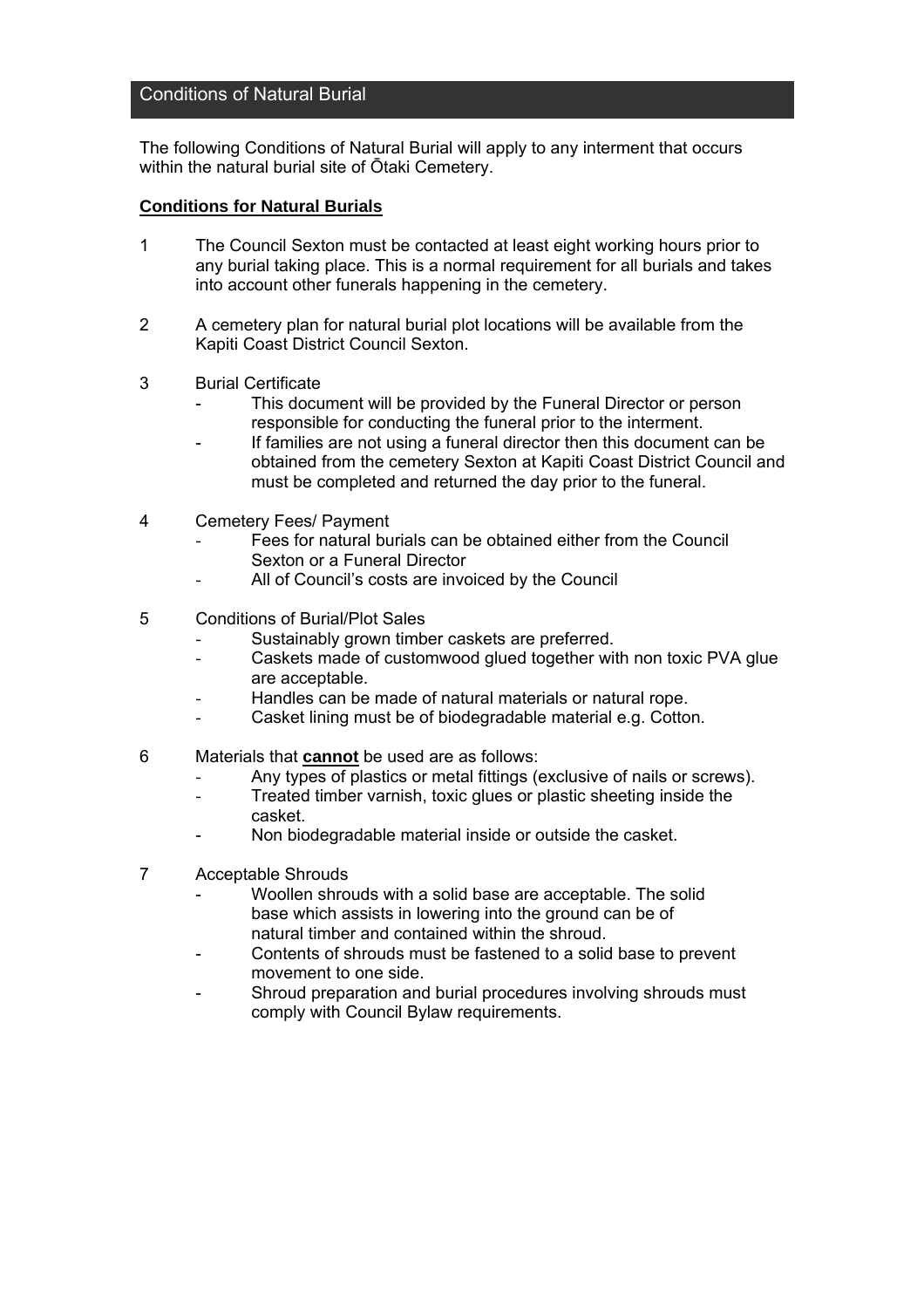- 8 Unacceptable Casket/ Coffin/ Shroud
	- Cardboard caskets
	- Caskets with varnish, plastic fittings etc.
	- Caskets leaking fluids.
	- Caskets having an obnoxious smell
- 9 Acceptable Clothing and Casket Items
	- The deceased should be dressed in natural fibre clothing, with no undue additional synthetic substances.
- 10 Chemicals
	- Natural burials are "natural" and therefore, chemicals and embalming fluids etc. are not permitted.
- 11 Communicable Diseases
	- If the deceased died from or with a communicable disease then they must be transferred to the gravesite and buried in a leak proof eco– casket.
- 12 Natural Burial Location
	- Natural Burials can only take place in Council approved cemeteries and in pre-determined natural burial lots allocated within the cemetery.
	- All burial plots will be allocated by the Council and will be in sequence.
	- Plots will be recorded using GIS technology.
	- Plots cannot be reserved.
	- Secondary interment is not permitted.
	- Due to health and safety regulations, the digging of the graves will only be undertaken by Council staff.
	- Bodies are buried 1m below the surface to the top of the coffin or shroud.
	- The sides of a grave must be shored with timber when a body is buried in a shroud.
	- Families are able to help close the grave.
- 13 Families will be made aware of memorial restrictions
	- A native tree is planted in lieu of a headstone. A list of tree or shrub options will be provided by the Council.
	- The cost and maintenance of any shrub or tree is included in the plot purchase price.
	- No memorials or additional plantings are permitted on burial plots.
	- Council will replace dead or damaged memorial trees at the families request and for an additional charge.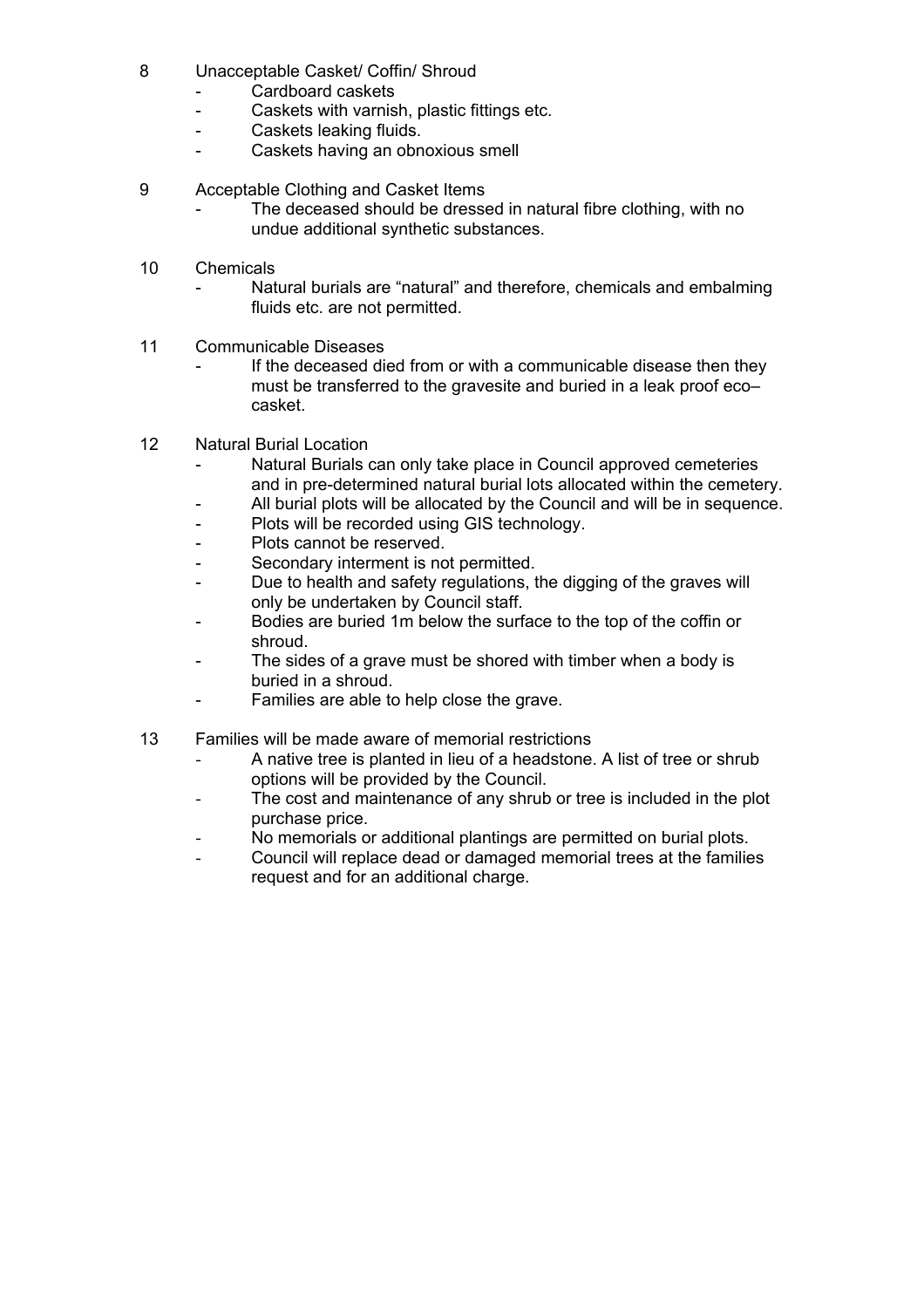# Contract Agreement

| UUITUQUL AYIGGIIIGIIL |                                                                                                                                                                                                                                         |                                                                                                                                                                                                                                      |  |  |
|-----------------------|-----------------------------------------------------------------------------------------------------------------------------------------------------------------------------------------------------------------------------------------|--------------------------------------------------------------------------------------------------------------------------------------------------------------------------------------------------------------------------------------|--|--|
|                       |                                                                                                                                                                                                                                         |                                                                                                                                                                                                                                      |  |  |
|                       |                                                                                                                                                                                                                                         |                                                                                                                                                                                                                                      |  |  |
|                       |                                                                                                                                                                                                                                         |                                                                                                                                                                                                                                      |  |  |
|                       |                                                                                                                                                                                                                                         | (The Applicant)                                                                                                                                                                                                                      |  |  |
|                       |                                                                                                                                                                                                                                         |                                                                                                                                                                                                                                      |  |  |
|                       |                                                                                                                                                                                                                                         | (Kapiti Coast District Council)                                                                                                                                                                                                      |  |  |
|                       | It is agreed as follows                                                                                                                                                                                                                 |                                                                                                                                                                                                                                      |  |  |
|                       | 1. The Applicant has read, understood and complied with the conditions and                                                                                                                                                              |                                                                                                                                                                                                                                      |  |  |
|                       | principles outlined in all documents mentioned in Section 5 of this contract                                                                                                                                                            |                                                                                                                                                                                                                                      |  |  |
|                       |                                                                                                                                                                                                                                         | agreement and any other document that applies to the natural burial designated                                                                                                                                                       |  |  |
|                       | area at Ōtaki Cemetery.                                                                                                                                                                                                                 |                                                                                                                                                                                                                                      |  |  |
|                       |                                                                                                                                                                                                                                         | 2. The Applicant understands the responsibilities and financial obligations of care for                                                                                                                                              |  |  |
|                       | the plot before and after purchase.                                                                                                                                                                                                     |                                                                                                                                                                                                                                      |  |  |
|                       | 3. Kapiti Coast District Council understands the responsibilities and financial                                                                                                                                                         |                                                                                                                                                                                                                                      |  |  |
|                       | obligations of care for the plot before and after purchase.                                                                                                                                                                             |                                                                                                                                                                                                                                      |  |  |
|                       |                                                                                                                                                                                                                                         | 4. Each party shall carry out and fulfil all other obligations imposed on the party by                                                                                                                                               |  |  |
|                       | the Contract Documents.                                                                                                                                                                                                                 |                                                                                                                                                                                                                                      |  |  |
| 5.                    |                                                                                                                                                                                                                                         | The Contract Documents are this Contract Agreement and the following which                                                                                                                                                           |  |  |
|                       | form part of this agreement:                                                                                                                                                                                                            |                                                                                                                                                                                                                                      |  |  |
|                       | a) The Conditions of Natural Burial as outlined above and forming a part of<br>this Natural Burial document;<br>b) Kapiti Coast District Council Natural Burial Policy 2008;<br>c) Kapiti Coast District Council Cemeteries Bylaw 2010; |                                                                                                                                                                                                                                      |  |  |
|                       | d) Burial and Cremations Act 1964;<br>e) Resource Management Act 1991 and District Plan provisions; and<br>Health (Burial) Regulation 1946 and Cremations Regulations 1973.<br>f)                                                       |                                                                                                                                                                                                                                      |  |  |
|                       | Signed by:                                                                                                                                                                                                                              |                                                                                                                                                                                                                                      |  |  |
|                       | Applicant's authorised signatory:                                                                                                                                                                                                       |                                                                                                                                                                                                                                      |  |  |
|                       |                                                                                                                                                                                                                                         |                                                                                                                                                                                                                                      |  |  |
|                       | Witness to the Applicant's signature                                                                                                                                                                                                    |                                                                                                                                                                                                                                      |  |  |
|                       |                                                                                                                                                                                                                                         | Signature: <u>with the set of the set of the set of the set of the set of the set of the set of the set of the set of the set of the set of the set of the set of the set of the set of the set of the set of the set of the set</u> |  |  |
|                       | Kapiti Coast District Council's<br>authorised signatory                                                                                                                                                                                 |                                                                                                                                                                                                                                      |  |  |
|                       |                                                                                                                                                                                                                                         | Signature: _______________________                                                                                                                                                                                                   |  |  |

Signature:

Witness to Kapiti Coast District Name: Name: Name: Council's signature